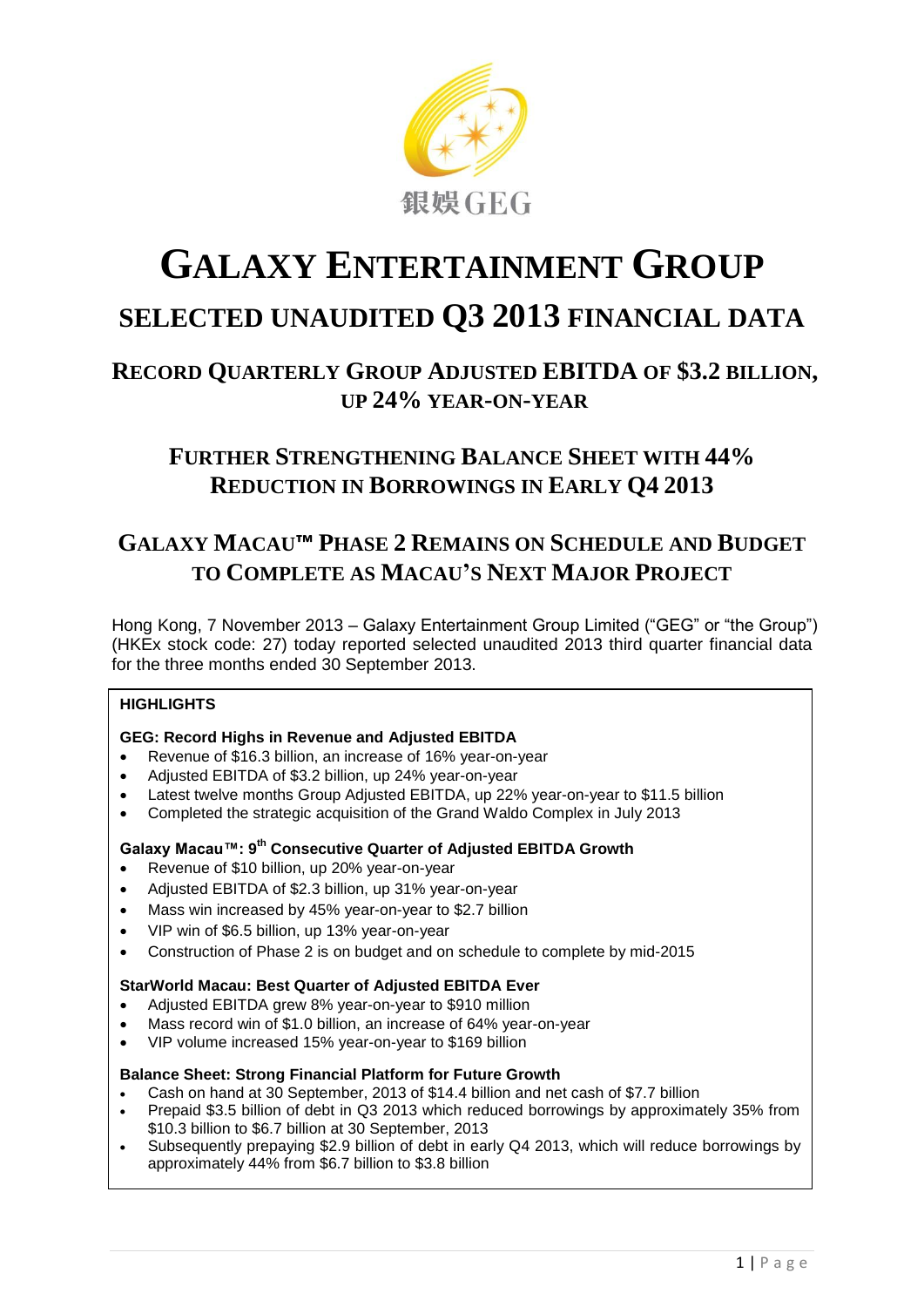

#### **Dr. Lui Che-woo, Chairman of GEG commented:**

*"We continue to build our high quality Galaxy brand and strive to be 'Globally recognized as Asia's leading gaming and entertainment corporation'. Our service philosophy is to provide our guests with a memorable customer experience by offering the highest quality resort facilities and by delivering 'World Class, Asian Heart' service. We believe that this is what truly differentiates Galaxy.*

*Our efforts to deliver on our vision have translated into another set of record quarterly results. The Group's results were driven by the high quality service performances of our two flagship properties, Galaxy Macau™ and StarWorld Macau. The exciting plans for Phase 2 of Galaxy Macau™ remain on schedule, and will further fulfill our promise of providing customers with quality facilities and service.*

*Over the years Galaxy has received numerous industry awards as evidence of our focus on delivering the very best customer experience including: Best Managed Company in Hong Kong, Top 10 Resort Hotels of China and Best Service Hotel, to name a few. These achievements would not be possible without the dedication and tireless efforts of our 15,000 strong Galaxy team members, and I would like to personally thank them all for their commitment to achieving Our Vision.*

*"Looking ahead, Macau and the region are set to prosper for many years to come as major infrastructure works come on stream that will greatly improve access to Macau from Mainland China and transform travel within the region."*

#### **Group Financial Results**

The Group posted record quarterly revenue and earnings in the third quarter of 2013. Revenue increased by 16% year-on-year to \$16.3 billion, while Adjusted EBITDA improved 24% year-on-year to \$3.2 billion. As of 30 September 2013, the latest twelve months Group Adjusted EBITDA climbed 22% to \$11.5 billion. Galaxy Macau™'s 31% growth in Adjusted EBITDA along with StarWorld Macau achieving its highest ever quarter of Adjusted EBITDA were the key factors in the increase in Group earnings.

As of 30 September 2013, cash on hand stood at \$14.4 billion, including restricted cash of \$2.2 billion, and were net cash by \$7.7 billion. During the quarter we reduced our borrowings by almost 35% by prepaying \$3.5 billion of bank debt where total debt declined from approximately \$10.3 billion to \$6.7 billion at 30 September, 2013. Subsequent to the period end, we are prepaying \$2.9 billion of debt in early Q4 2013 which will reduce borrowings by approximately 44% from \$6.7 billion to \$3.8 billion.

#### **Galaxy Macau™**

Galaxy Macau**™** delivered its ninth consecutive quarter of Adjusted EBITDA growth at \$2.3 billion, an increase of 31% year-on-year and 10% quarter-on-quarter. Revenue of \$10 billion, grew 20% year-on-year and 8% sequentially. During the quarter, mass revenue was up by 45% to \$2.7 billion and VIP revenue also grew 13% to \$6.5 billion. Non-gaming revenue in the quarter remained broadly in line with the same period last year, but grew 12% quarter-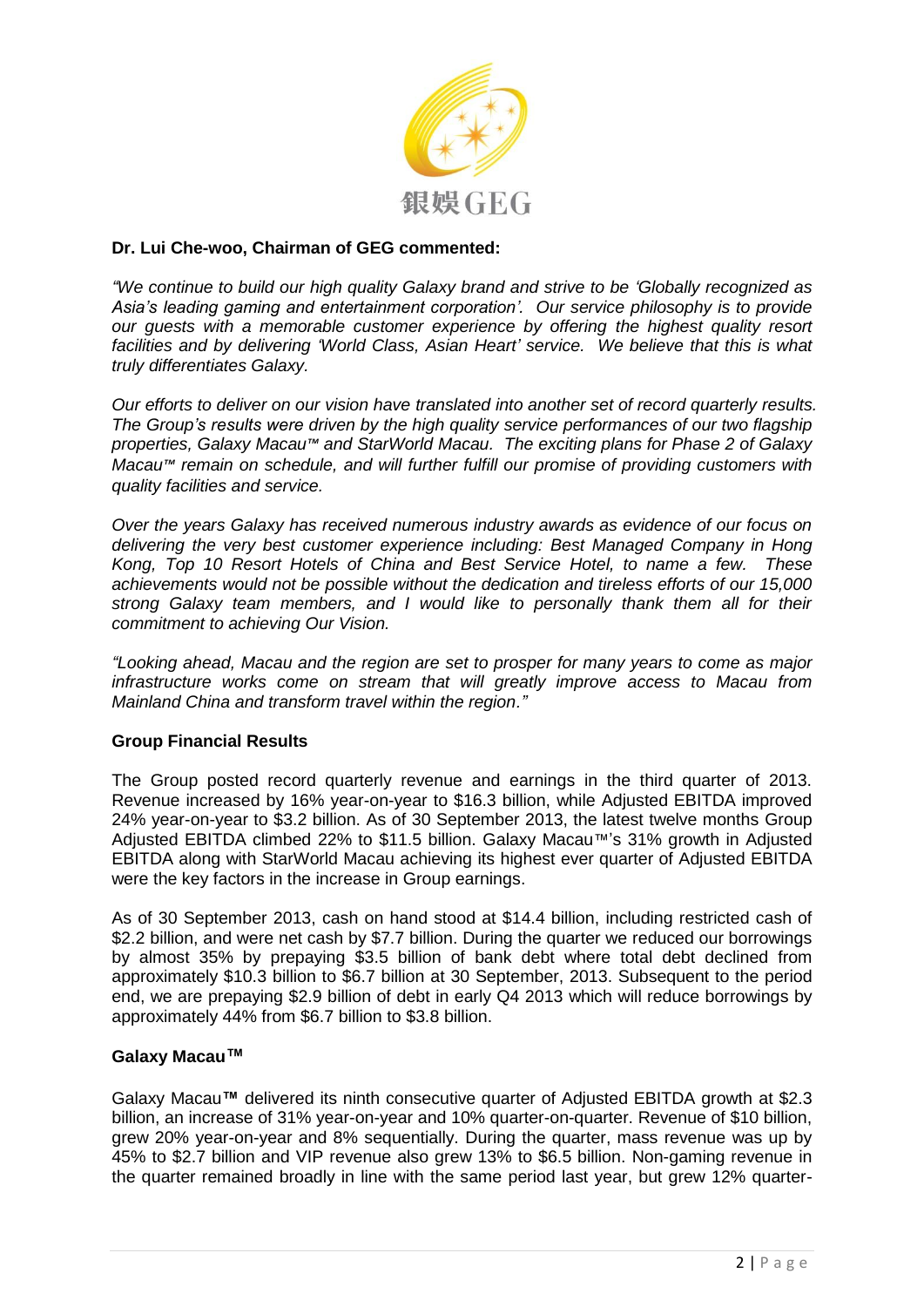

on-quarter to \$376 million. Hotel occupancy at Galaxy Macau**™** which encompasses three five star hotels was 99%. Adjusted EBITDA margin for the period improved to 23% (Q3 2012: 21%) calculated under HK GAAP, or 31% under US GAAP (Q3 2012: 29%). The property also generated latest twelve months Return on Investment ("LTM ROI"\*) of 48%.

#### **VIP Gaming**

| HK\$'m           | Q3 2012 | O <sub>2</sub> 2013 | Q3 2013 | YoY% | QoQ% |
|------------------|---------|---------------------|---------|------|------|
| <b>ITurnover</b> | 173,295 | 178,196             | 191,140 | 10%  | 7%   |
| <b>INet Win</b>  | 5,720   | 5,965               | 6,473   | 13%  | 9%   |
| lWin %           | 3.3%    | 3.3%                | 3.4%    |      |      |

#### **Mass Gaming**

| HK\$'m            | Q3 2012 | Q <sub>2</sub> 2013 | Q3 2013 | YoY% | QoQ% |
|-------------------|---------|---------------------|---------|------|------|
| <b>Table Drop</b> | 6.297   | 6,845               | 7,012   | 11%  | 2%   |
| <b>Net Win</b>    | 1,885   | 2,538               | 2,730   | 45%  | 8%   |
| <b>Hold</b> %     | 29.9%   | 37.1%               | 38.9%   |      |      |

#### **Electronic Gaming**

| HK\$'m              | 03 2012 | Q <sub>2</sub> 2013 | O <sub>3</sub> 2013 | YoY% | QoQ% |
|---------------------|---------|---------------------|---------------------|------|------|
| <b>Slots Handle</b> | 5,345   | 7.781               | 8.375               | 57%  | 8%   |
| <b>INet Win</b>     | 313     | 383                 | 402                 | 28%  | 5%   |
| <b>Hold %</b>       | 5.8%    | 4.9%                | 4.8%                |      |      |

#### **StarWorld Macau**

StarWorld Macau achieved its highest ever quarter of Adjusted EBITDA at \$910 million, an increase of 8% year-on-year. These results were driven by record mass win and strong performance in VIP. Mass revenue grew 64% year-on-year and 18% sequentially to a record \$1.0 billion. On the VIP side, rolling chip volume grew a healthy 15% year-on-year to \$169 billion while win grew only 2% to \$4.5 billion due to a lower win rate of 2.7% in Q3 2013 compared to 3.0% in Q3 2012. Hotel occupancy was 99% for the quarter. Adjusted EBITDA margin under HK GAAP and US GAAP remained consistent with the same period last year at 16% and 26%, respectively. StarWorld Macau reported LTM ROI\* of 94%.

#### **VIP Gaming**

| HK\$'m           | Q3 2012 | Q <sub>2</sub> 2013 | Q3 2013 | YoY% | QoQ% |
|------------------|---------|---------------------|---------|------|------|
| <b>ITurnover</b> | 147,064 | 161,913             | 169,121 | 15%  | 4%   |
| <b>INet Win</b>  | 4.416   | 4.807               | 4,500   | 2%   | -6%  |
| lWin %           | 3.0%    | 2.9%                | 2.7%    |      |      |

*\* LTM ROI calculated based on the total Adjusted EBITDA for the latest twelve months divided by gross book value through 30 September 2013 including allocated land cost.*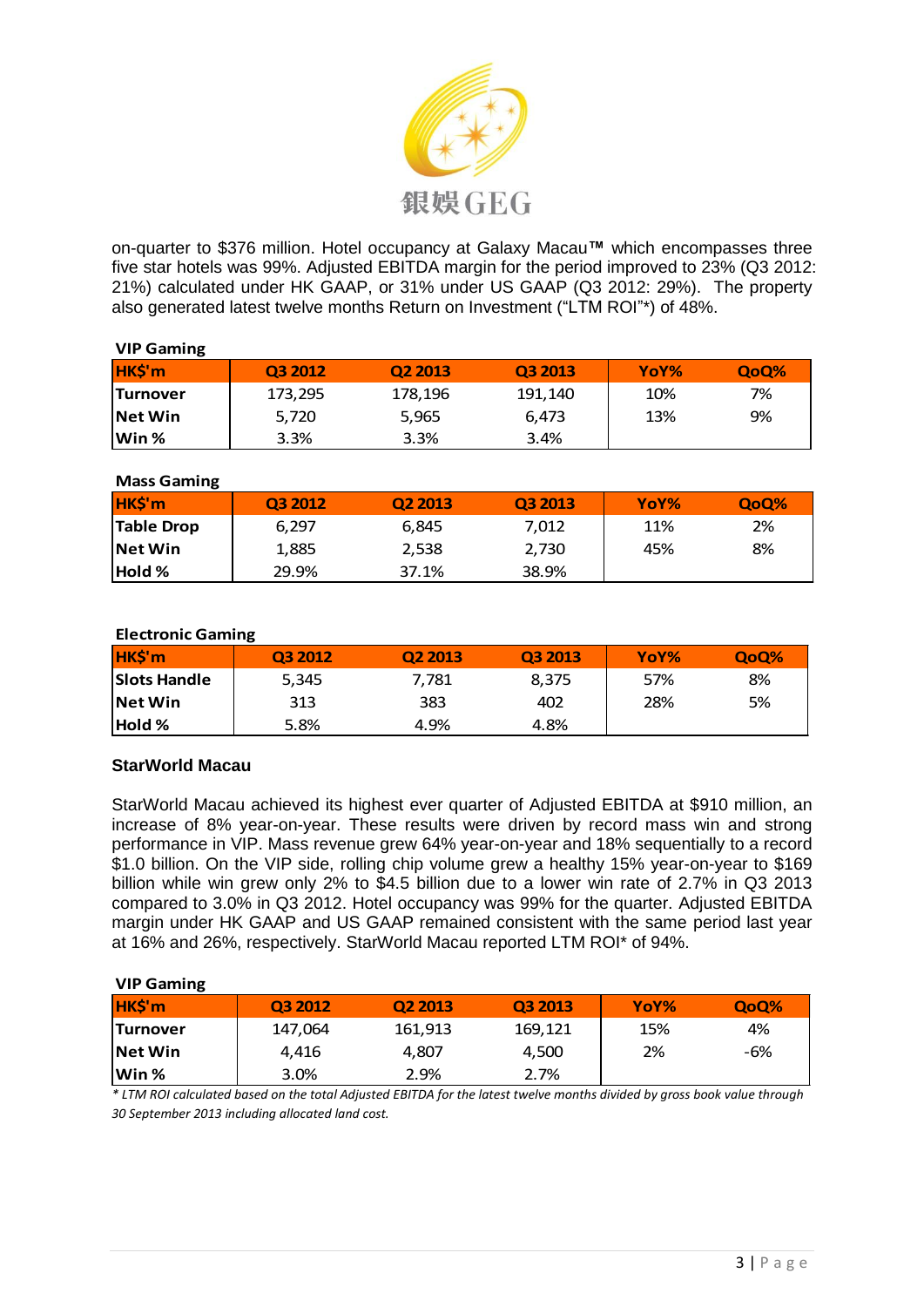

| <b>Mass Gaming</b> |         |         |         |      |      |
|--------------------|---------|---------|---------|------|------|
| HK\$'m             | Q3 2012 | Q2 2013 | Q3 2013 | YoY% | QoQ% |
| Table Drop         | 2,627   | 2,663   | 2,829   | 8%   | 6%   |
| <b>Net Win</b>     | 618     | 856     | 1,012   | 64%  | 18%  |
| <b>Hold %</b>      | 23.1%   | 32.2%   | 35.4%   |      |      |

### **Electronic Gaming**

| HK\$'m              | Q3 2012 | Q <sub>2</sub> 2013 | Q3 2013 | YoY%   | QoQ% |
|---------------------|---------|---------------------|---------|--------|------|
| <b>Slots Handle</b> | 882     | 777                 | 744     | -16%   | -4%  |
| <b>Net Win</b>      | 59      | 48                  | 44      | $-25%$ | -8%  |
| <b>Hold %</b>       | 6.7%    | 6.1%                | 5.9%    |        |      |

## **Selected Industry Recognition in 2013**

## **GEG Group**

| Year | <b>Award</b>                                                                                                                                                                                           | <b>Organization</b>                      |
|------|--------------------------------------------------------------------------------------------------------------------------------------------------------------------------------------------------------|------------------------------------------|
| 2013 | <b>Best Managed Company in Hong Kong</b><br><b>Best Investor Relations in Hong Kong</b><br>Best Corporate Governance in Hong Kong 2 Place<br>Best Corporate Social Responsibility in Hong Kong 3 Place | <b>FinanceAsia Magazine</b>              |
|      | Casino Operator of the Year Australia / Asia                                                                                                                                                           | <b>International Gaming Awards (IGA)</b> |

## **Galaxy Macau™**

| Year | Award                                  | <b>Organization</b>                      |
|------|----------------------------------------|------------------------------------------|
| 2013 | <b>Most Charming Resort in Asia</b>    | <b>Golden Horse Award of China Hotel</b> |
|      | Top 10 Resort Hotels of China          | <b>China Hotel Starlight Awards</b>      |
|      | <b>Forbes Travel Guide Star Awards</b> | <b>Forbes Travel Guide</b>               |
|      | <b>Best Resort Hotel Macau</b>         | <b>International Hotel Awards</b>        |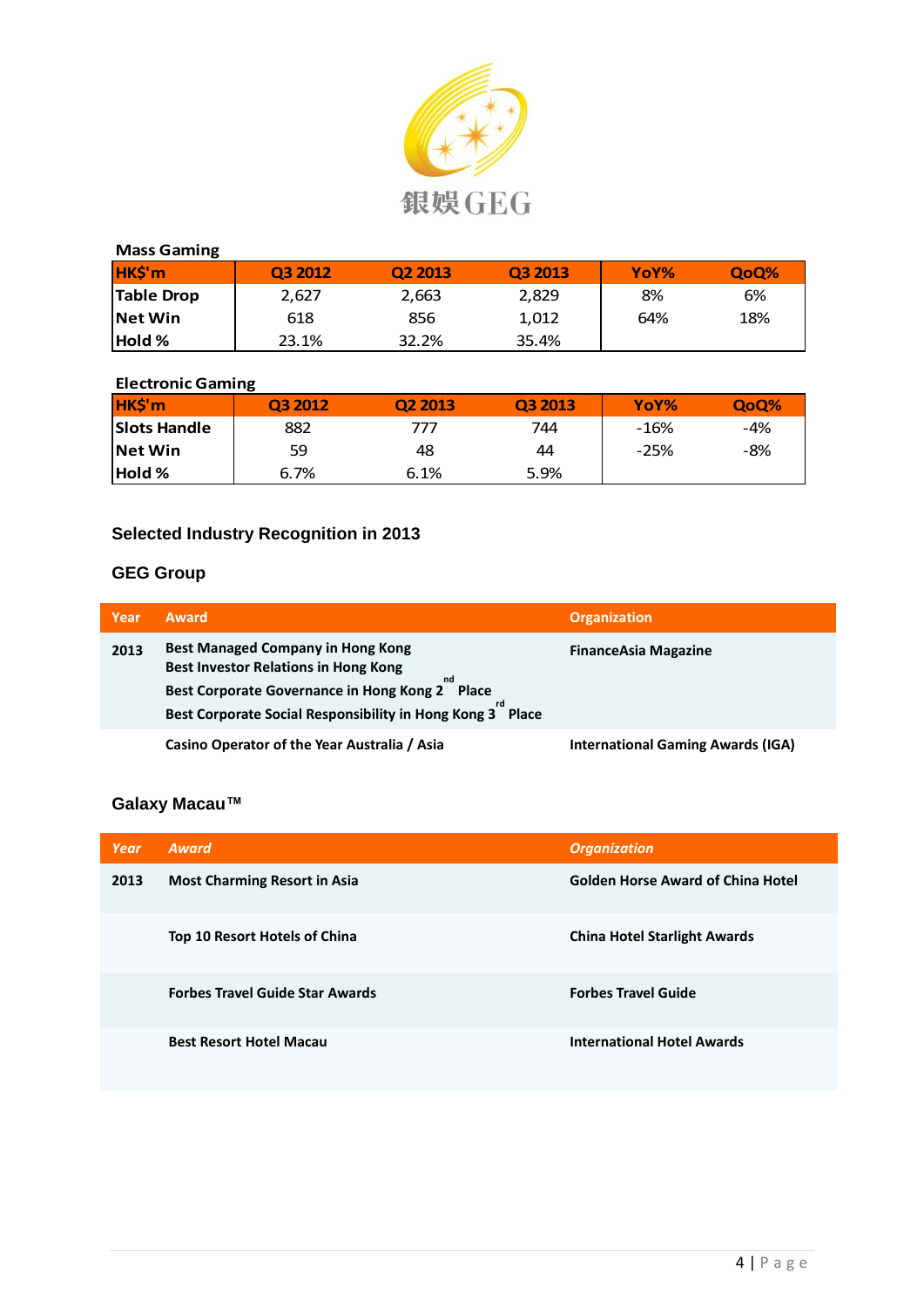

#### **StarWorld Macau**

| Year | <b>Award</b>                               | <b>Organization</b>                                |
|------|--------------------------------------------|----------------------------------------------------|
| 2013 | <b>Best Service Hotel of the Year</b>      | <b>China Travel and Meeting Industry</b><br>Awards |
|      | Top 10 Glamorous Hotels of China (2010-13) | <b>China Hotel Starlight Awards</b>                |
|      | <b>Best Service Hotel (2011-13)</b>        | <b>Golden Horse Award of China Hotel</b>           |
|      | <b>Macau Elite Service Hotel Award</b>     | <b>Ming Pao Weekly</b>                             |

#### **City Clubs and Construction Materials Division**

City Clubs' Adjusted EBITDA in the third quarter was \$48 million, up 23% year-on-year.

The Construction Materials Division delivered a 22% year-on-year uplift in Adjusted EBITDA to \$138 million.

#### **Cotai Development Update**

Construction of Phase 2 of Galaxy Macau™ remains on budget and on schedule to complete as the next major project in Macau by mid-2015. We are well advanced with our planning of Phases 3 and 4 and we expect to commence construction in early 2014.

#### **Grand Waldo Complex**

In July 2013, GEG completed the \$3.25 billion acquisition of the Grand Waldo Complex. Located across the street from Galaxy Macau™ and the Group's Cotai landbank, the Grand Waldo Complex is strategically important to GEG's development pipeline. We continue to work on exciting renovation plans and we anticipate to be able to share those plans in early 2014.

#### **Outlook**

GEG continues to execute operationally resulting in record quarterly revenue and earnings at a Group level driven by strong operational performance across the board led by Galaxy Macau™ and StarWorld Macau.

As the Macau gaming market continues to evolve and cater to the mass market, a broader customer group from the Mainland in particular is visiting Macau. A key component in the Group's success is its 'World Class, Asian Heart' product and service philosophy. Understanding the changing tastes and demands of the customer is extremely important in